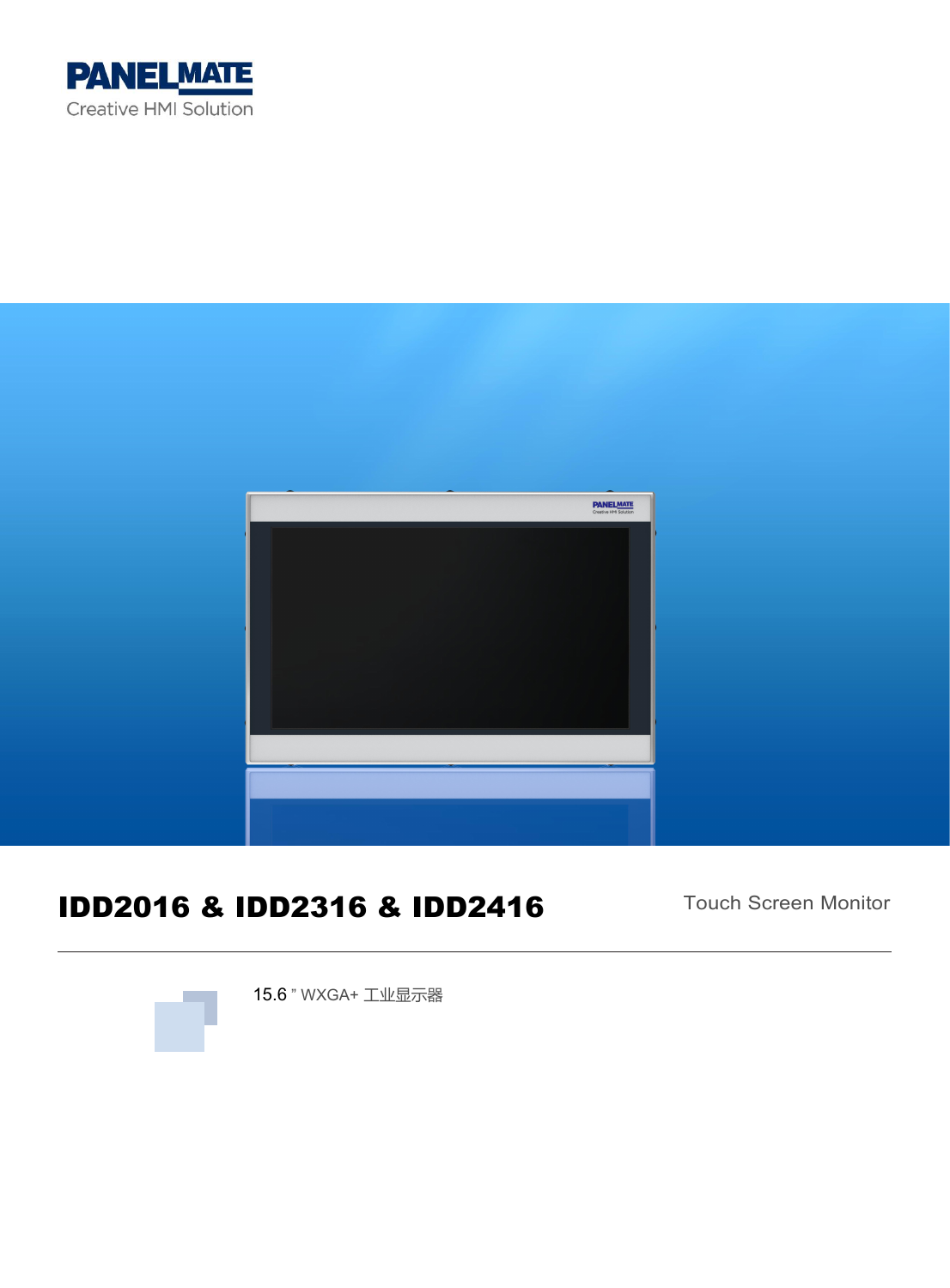#### **IDD2016 & IDD2316 & IDD2416**

 $\frac{1}{\sqrt{2}}$  and  $\frac{1}{\sqrt{2}}$  and  $\frac{1}{\sqrt{2}}$ 

**OD** maanaana maanaa OD maana maanaanaa OD

**BE** 



#### IDD2016 & IDD2316 & IDD2416

# 规格参数:



|      | 控制按钮                                                   | 后面板OSD控制键,可调节对比度/亮度                                                  |
|------|--------------------------------------------------------|----------------------------------------------------------------------|
|      | 总体尺寸 (W x H x D)                                       | 395.8mm x 263.9mm x 53.7mm (15.58" x 10.39" x 2.11")                 |
|      | 开孔尺寸 (W x H)                                           | 385mm x 253mm (15.16" x 9.96")                                       |
|      | 外壳                                                     | 前面板: 铝镁合金, 阳极氧化涂层; 后盖: 钣金喷漆; 接地隔离保护                                  |
| 常规参数 | 安装方式                                                   | 嵌入式、壁挂式、桌面式、VESA                                                     |
|      | 电源输入                                                   | 插拔式端子: DC24V                                                         |
|      | 功耗                                                     | <b>20W</b>                                                           |
|      | 显示接口                                                   | VGA & DVI & HDMI                                                     |
|      | 净重                                                     | 3.8KG                                                                |
|      | 屏幕类型                                                   | 15.6" WXGA+ TFT                                                      |
|      | 分辨率                                                    | 1366 x 768                                                           |
|      | 最大色彩                                                   | 16.7MB                                                               |
|      | 显示区域 (W x H)<br>344.232mm x 193.536mm (13.55" x 7.62") |                                                                      |
| 液晶屏  | 背光                                                     | <b>LED</b>                                                           |
|      | 背光MTBF (小时)                                            | 30000hrs                                                             |
|      | 像素间距                                                   | $0.252 \times 0.252$                                                 |
|      | 亮度                                                     | 300cd/m <sup>2</sup>                                                 |
|      | 对比度                                                    | 500:1                                                                |
|      | 视角                                                     | (L)85 / (R)85 / (U)85 / (D)85                                        |
|      | 触摸屏类型                                                  | 单点电阻式触摸屏&多点电容式触摸屏&无触摸钢化玻璃                                            |
|      | 透光率                                                    | > 85%                                                                |
| 触摸屏  | 控制器                                                    | USB接口                                                                |
|      | 驱动支持                                                   | Windows XP, Windows 7, Winows8, Windows 10, Linux, CE                |
|      | 多点触摸                                                   | 在Windows下可达10点                                                       |
|      | 表面硬度                                                   | 莫氏硬度 7                                                               |
|      | 工作温度                                                   | 0~60°C (32~140°F)                                                    |
|      | 存储温度                                                   | -20~60°C (-4~140°F)                                                  |
|      | 相对湿度                                                   | 5~95% (无凝结)                                                          |
| 环境参数 | 工作时振动                                                  | SSD applied: 1.5 Grms, IEC 60068-2-64, random, 5 ~ 500 Hz, 1 hr/axis |
|      | 工作时冲击                                                  | SSD applied: 10 G, IEC 60068-2-64, 半正弦波, 持续11ms                      |
|      | <b>EMC</b>                                             | CE/FCC Class A                                                       |
|      | 防水                                                     | 前面板达到IP65防护等级                                                        |
|      |                                                        |                                                                      |

**[www.panelmate.cn](http://www.nodka.com/)**